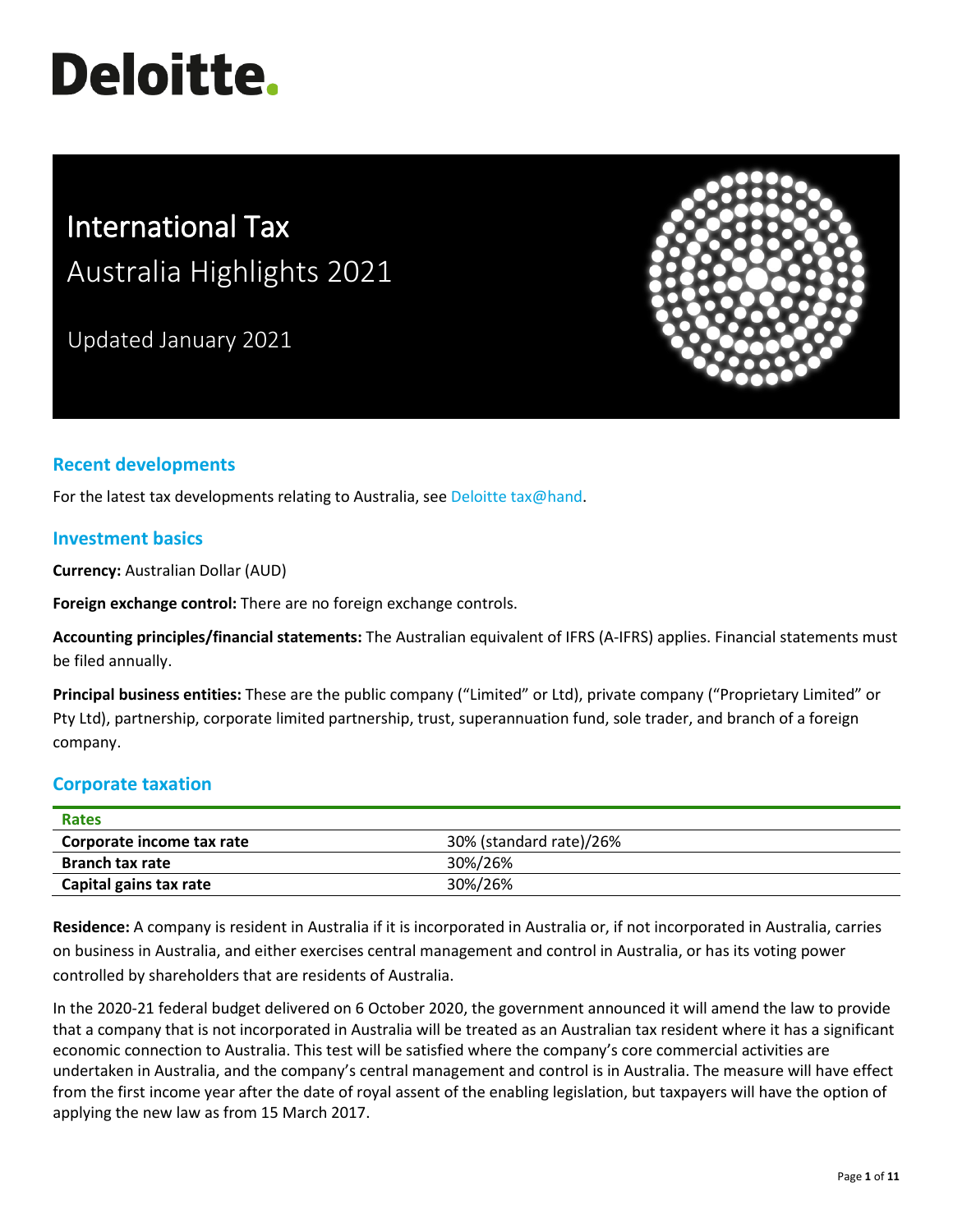**Basis:** Resident companies generally are taxed on worldwide income. A nonresident company generally pays taxes only on income derived from Australian sources. The tax rates and treatment are the same for resident companies and branches of foreign companies. Special types of company such as cooperative firms, mutual and other life insurance companies, and nonprofit organizations are taxed at different rates.

**Taxable income:** Tax is payable on taxable income, which is assessable income less allowable deductions. Assessable income derived by a company carrying on business usually would include gross income from the sale of goods, the provision of services, dividends, interest, royalties, and rent. Assessable income excludes exempt income (e.g., certain dividends received from pooled development funds and income derived by certain entities, such as charities, etc.) and nonassessable nonexempt (NANE) income. NANE income includes income derived by certain foreign branches, and foreign equity distributions received (directly or indirectly through one or more interposed trusts and partnerships) from a foreign company in which an Australian corporate income tax entity holds a 10% participation interest.

**Rate:** The corporate income tax rate generally is 30%. However, for companies with an aggregate annual turnover of less than AUD 50 million that derive no more than 80% of their assessable income from "base rate entity passive income," the tax rate is 25% for the 2021-22 and subsequent income years (reduced from 26% for the 2020-21 income year). Base rate entity passive income is:

- Corporate distributions and franking credits on the distributions;
- Royalties and rent;
- Interest income (subject to certain exceptions);
- Gains on qualifying securities;
- Net capital gains; and
- Amounts included in the assessable income of a partner in a partnership, or a beneficiary of a trust, to the extent that they are traceable (either directly or indirectly) to an amount that is otherwise base rate entity passive income.

**Surtax:** There is no surtax.

**Alternative minimum tax:** There is no alternative minimum tax.

**Taxation of dividends:** Australia operates a full imputation system for the avoidance of double taxation of dividends. Under this system, the payment of company tax is imputed to shareholders. Dividends paid out of profits on which Australian corporate income tax has been paid are said to be "franked," and generally entitle resident shareholders to a tax offset for the corporate income tax paid, and nonresident shareholders to dividend withholding tax relief.

**Capital gains:** Assessable income includes any net capital gains (i.e., capital gains after offsetting capital losses). Net capital gains derived by companies are taxed at the prevailing corporate income tax rate (subject to credit for foreign taxes). Where a company holds a direct voting interest of 10% or more in a foreign company for a certain period, any capital gain or loss on the sale of the shares in the foreign company may be reduced (see under "Participation exemption," below). Nonresidents include in assessable income only capital gains on assets that are "taxable Australian property" (e.g., the business assets of Australian branches of nonresidents, and direct and indirect interests in Australian real property).

**Losses:** Tax losses (reduced by exempt income) may be utilized and carried forward indefinitely to offset future assessable income, provided a "continuity of ownership" (more than 50% of voting, dividend, and capital rights), or a "same" or "similar business" test is satisfied. Capital losses are subject to the same tests but may be offset only against capital gains. Under a temporary loss carry back regime announced in the 2020-21 federal budget and enacted in October 2020, eligible corporate entities with turnover less than AUD 5 billion in a relevant loss year may carry back losses made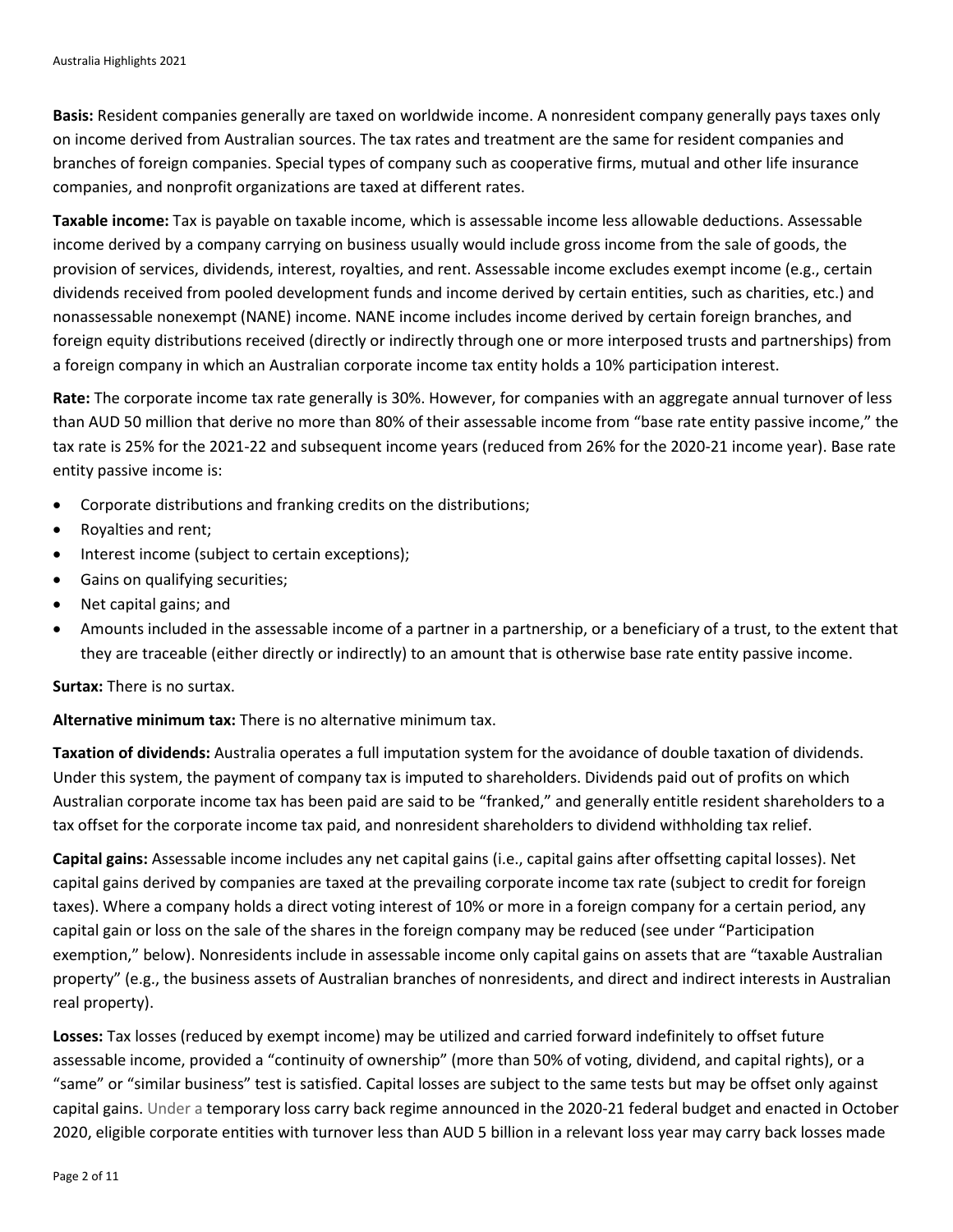in any of the 2019–20, 2020–21, and 2021–22 income years (loss years) to offset a prior year income tax liability in any of the 2018–19, 2019–20, and 2020–21 income years (tax liability years). The amount of the tax offset is limited by the corporate entity's income tax liabilities in the relevant tax liability year(s) and its franking account balance at the end of the year in which the entity files its tax return claiming the loss carry back tax offset. A refundable tax offset will be available in either the 2020-21 or 2021-22 income years. Although a tax loss in the 2019-20 income year may generate a tax offset, the offset may only be claimed in the 2020-21 or 2021-22 income years. The earliest that the offset would become available is upon filing the tax return for the 2020-21 income year.

**Foreign tax relief:** The foreign income tax offset (FITO) rules allow taxpayers to claim a credit or tax offset against Australian tax in respect of assessable income that is foreign income, or on which foreign income tax has been paid. The amount of the tax offset is equal to the foreign income tax paid, subject to a cap related to the Australian tax otherwise payable on that income. The offset may be used only in the income year to which the foreign tax relates. Unused FITOs may not be carried forward to future income years.

**Participation exemption:** Capital gains or losses on the disposal of shares in a foreign company, at least 10% of which is held by an Australian resident company for a certain period, may be reduced by a percentage that reflects the degree to which the assets of the foreign company are used in an active business. Foreign equity distributions received (directly or indirectly through one or more interposed trusts and partnerships) from a foreign company in which an Australian corporate income tax entity holds a 10% participation interest are NANE income.

**Holding company regime:** There is no holding company regime.

**Incentives:** Qualifying expenditure on eligible R&D activities is entitled to beneficial treatment. Under the R&D tax incentive program, qualifying R&D expenditure is not deductible, but companies with an aggregate worldwide group turnover of less than AUD 20 million are entitled to a 43.5% refundable tax offset. Other companies are entitled to a 38.5% nonrefundable tax offset on expenditure up to AUD 100 million. At the current corporate income tax rates, eligible companies obtain a net tax benefit of 8.5%, 12.5%, or 17.5%. Legislation enacted in 2020 will affect the calculation of the R&D tax offset rate for income years commencing on or after 1 July 2021. The refundable rate will be recoupled to the corporate income tax rate with a net tax benefit of 18.5%. The recoupled nonrefundable rate will provide a minimum net tax benefit of 8.5%, with a premium tier of 16.5% for R&D spend over an intensity of 2%.

Investors in an Australian early stage innovation company (ESIC) are eligible for a nonrefundable carryforward tax offset equal to 20% of the amounts paid for newly issued equity interests (shares) in the ESIC (capped at AUD 200,000), provided the investor does not fall within of the list of specified exclusions. There also are capital gains tax concessions for eligible shares.

Special tax rules apply to a Managed Investment Trust (MIT), which is a type of collective investment vehicle. Certain MITs and Attribution Managed Investment Trusts (AMITs) are subject to a concessional final withholding tax of 15% levied on fund payments made to foreign investors resident in countries that have concluded an exchange of information (EOI) agreement with Australia. Broadly, a fund payment represents the Australian-source net income (other than dividends, interest, and royalties) of the trust. Fund payments made may be subject to a final withholding tax of 30% where the fund payment is attributable to nonconcessional MIT income.

An Investment Manager Regime (IMR) provides concessional taxation treatment in certain circumstances where foreignmanaged funds invest in Australia using Australian resident fund managers. Various other incentives also are available (e.g., film tax incentives).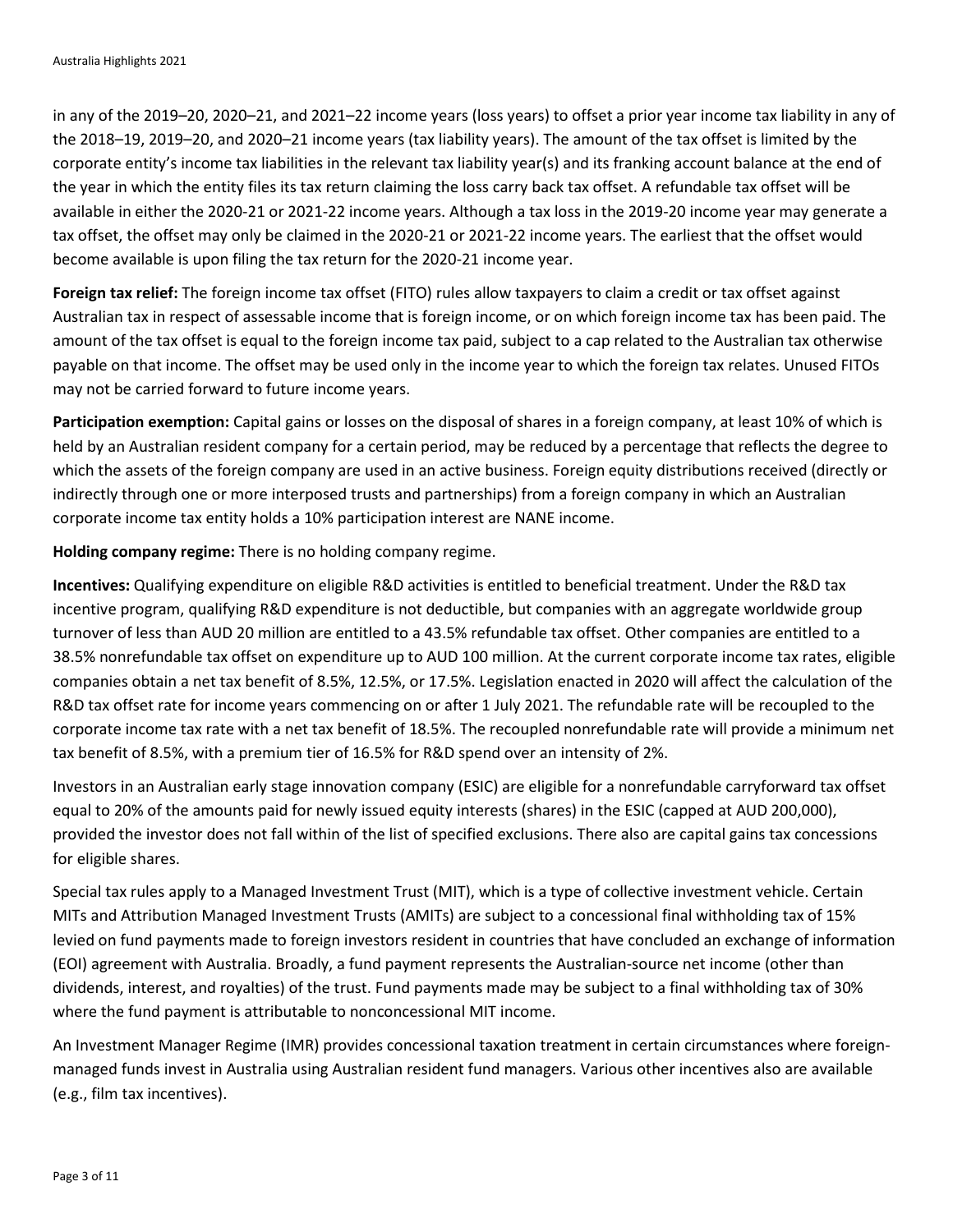### **Compliance for corporations**

**Tax year:** The tax year is 1 July to 30 June, although a substituted year of income may be adopted in certain circumstances, with approval from the Australian Taxation Office (ATO).

**Consolidated returns:** A tax consolidation regime allows wholly owned Australian groups to elect to be taxed as a single consolidated entity for income tax purposes ("tax consolidated group"). The regime focuses on the tax consolidated group as the tax entity and disregards intragroup transactions for income tax purposes. The law reduces impediments to group restructuring, allows for pooling of losses within the group, and allows tax-free movement of assets within the group without any formal rollover requirements. There also are rules allowing certain Australian resident wholly owned subsidiaries of a foreign company to form a consolidated group known as a multiple entry consolidated (MEC) group.

The election to form a tax consolidated group or an MEC group is optional. However, once made, the election is irrevocable.

**Filing and payment:** Tax returns generally must be filed annually based on taxable income for an income year. The due date for filing the annual return for companies with 30 June year-ends is 15 January for large and medium-size companies (annual turnover exceeding AUD 10 million) and 28 February for other companies, following the end of the income year.

Extensions to the filing date may be granted in certain cases.

**Penalties:** Penalties and interest may be imposed for late filing, failure to file, failure to exercise due care, and tax avoidance and evasion. Entities that are significant global entities (SGEs) are subject to late filing penalties of up to 100 times greater than large entities.

**Rulings:** The ATO can issue public and private rulings. Rulings generally are binding on the ATO where they apply to a taxpayer, and the taxpayer relies on the ruling by acting in accordance with it. Public rulings may apply to all taxpayers, or a class of taxpayers, either generally or in relation to a particular arrangement. The ATO will issue a private ruling on the tax consequences of a specific scheme at a taxpayer's request. However, only the taxpayer requesting the private ruling may rely on the ruling. The ATO also operates an advance pricing arrangement program, under which taxpayers can obtain certainty on the application of the arm's length principle to their cross-border dealings with related parties.

The ATO releases Practical Compliance Guidelines (PCGs) that identify, in respect of particular risk areas, where the ATO will apply its compliance resources. Some PCGs will identify color-based risk zones ranging from green (low risk) to red (high risk).

Law Companion Rulings also are issued to provide clarity and certainty around the ATO's interpretation of new legislation.

#### **Individual taxation**

| <b>Rates</b>               |                                                          |       |  |
|----------------------------|----------------------------------------------------------|-------|--|
| Individual income tax rate | <b>Taxable income</b>                                    | Rate* |  |
|                            | Up to AUD 18,200                                         | 0%    |  |
|                            | AUD 18,201-AUD 45,000                                    | 19%   |  |
|                            | AUD 45,001-AUD 120,000                                   | 32.5% |  |
|                            | AUD 120,001-180,000                                      | 37%   |  |
|                            | Over AUD 180,000                                         | 45%   |  |
| Capital gains tax rate     | Individual's marginal rate (subject to capital gains tax |       |  |
|                            | discount)                                                |       |  |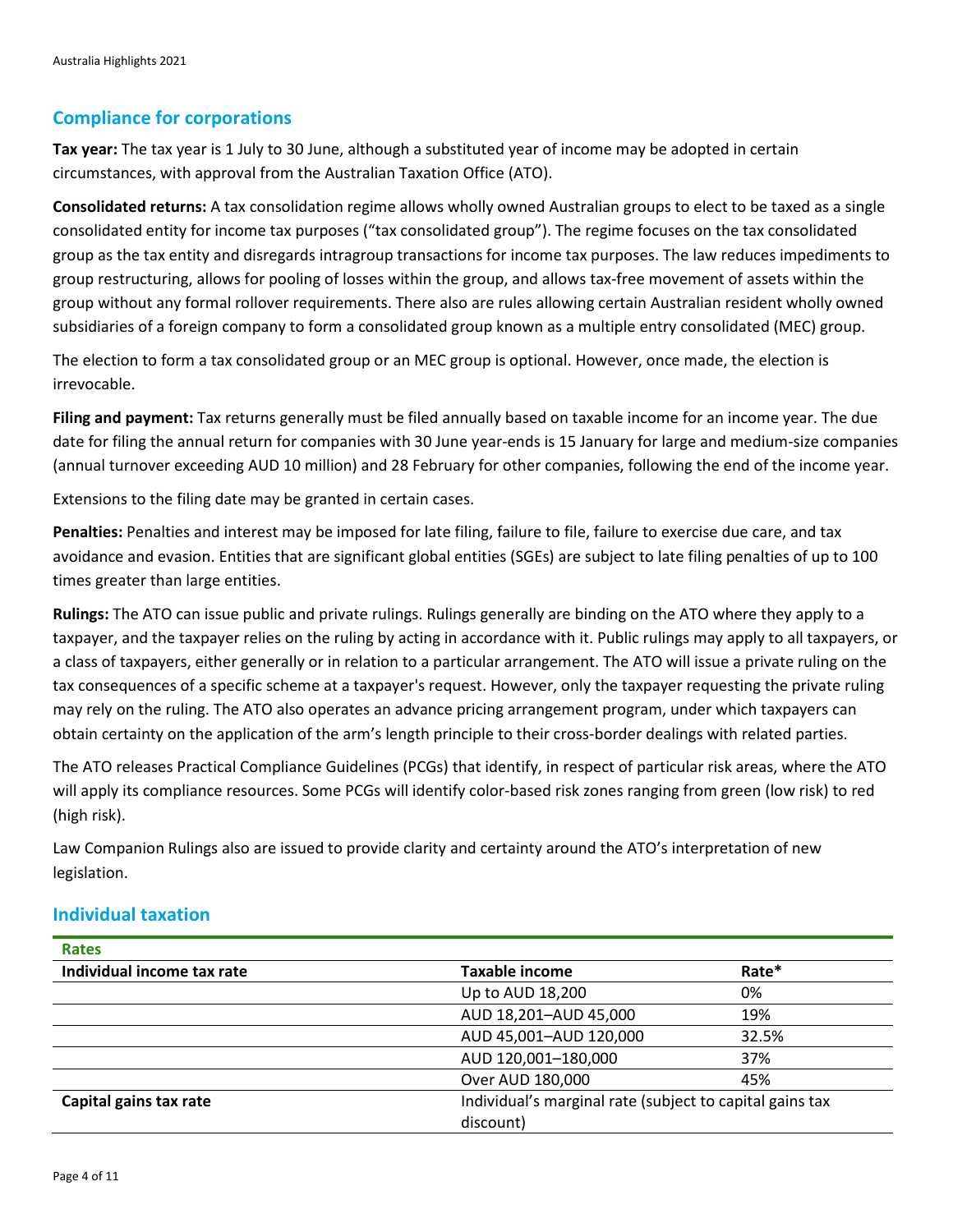\* Excluding 2% Medicare levy

**Residence:** For tax purposes, an individual is a resident if he/she ordinarily resides in Australia or satisfies one of the following statutory tests:

- Is domiciled in Australia (unless the Commissioner of Taxation is satisfied that the individual's permanent home is elsewhere);
- Has spent more than half the tax year in Australia (unless the Commissioner of Taxation is satisfied that the individual's home is elsewhere, and the individual does not intend to take up residence in Australia); or
- Is a contributing member (or the spouse or child younger than 16 years of such a member) to certain superannuation funds for officers of the Commonwealth government.

A temporary resident for tax purposes is an individual who meets all of the following criteria:

- Holds a temporary visa granted under the Migration Act 1958;
- Is not an Australian resident within the meaning of the Social Security Act 1991, and does not have a spouse who is an Australian resident within the meaning of the Social Security Act 1991; and
- Has not resided in Australia while not being a temporary resident (e.g., while holding a permanent visa, or being married to an Australian citizen, or while holding a permanent resident visa).

**Basis:** Resident taxpayers generally are taxed on worldwide income and capital gains, with a tax offset for foreign tax paid on foreign income, up to the amount of Australian tax payable on that income. Foreign residents are taxable only on Australian-source income and gains from taxable Australian property. Residents who qualify as temporary Australian residents are taxable on their worldwide employment income, and on Australian-source investment income, and capital gains from taxable Australian property.

Special tax rates also apply to working holiday makers who have a visa subclass 417 (Working Holiday) or 462 (Work and Holiday).

**Taxable income:** Taxable income for personal income tax purposes includes income from employment, business income, certain capital gains, and passive income such as dividends, interest, and rental income.

**Rates:** Progressive rates up to 45% apply (47% including the 2% Medicare, see under "Social security," below). A tax-free threshold of AUD 18,200 applies for full-year resident taxpayers (a reduced threshold applies to part-year residents).

**Capital gains:** Net capital gains derived from the disposal of assets acquired after 19 September 1985 are included in assessable income. For assets held for more than 12 months, resident individuals are taxed on 50% of the capital gain ("capital gains tax discount") at their marginal rate. Nonresidents and temporary residents are ineligible for the capital gains tax discount in respect of gains arising after 8 May 2012. For assets acquired before 21 September 1999, individuals may choose between applying the discount and the former system under which they are taxed at their marginal rate on the entire gain, indexed for inflation. Indexation of the cost base of existing assets was frozen at 30 September 1999.

Capital gains tax (CGT) applicable to nonresidents and temporary residents is limited to taxable Australian property disposed of by foreign investors. A creditable withholding tax may apply where certain assets (such as Australian real estate) are sold by foreign residents.

The CGT main residence exemption generally is not available to nonresident taxpayers.

**Deductions and allowances:** Business expenses are tax-deductible if they are necessarily incurred in gaining or producing assessable income. Charitable donations to Australian-registered charities may be tax deductible. Expenses of a capital,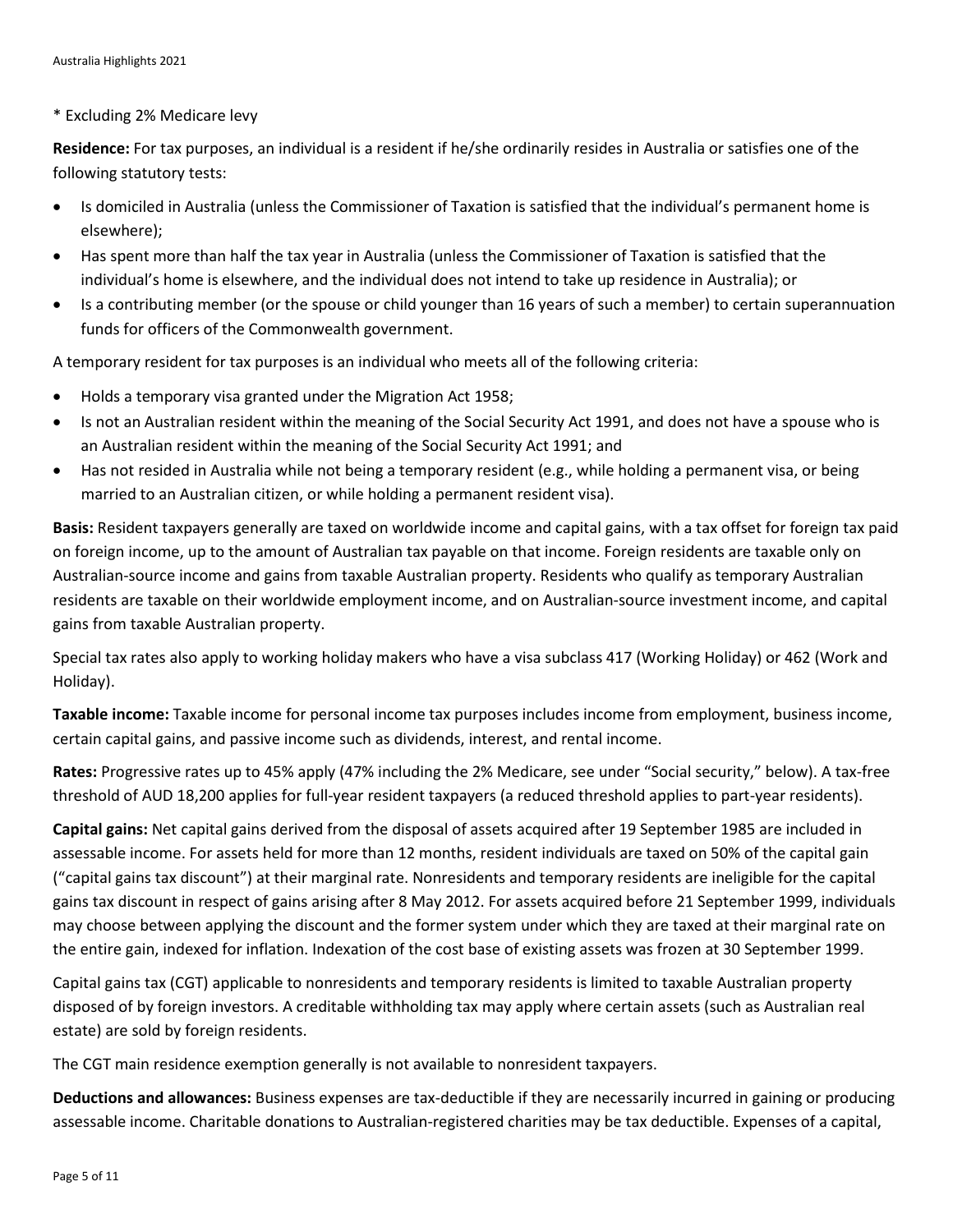private, or domestic nature generally are not tax deductible. Tax residents of Australia are allowed some tax offsets. Many government offsets are available only to Australian citizens or permanent residents.

**Foreign tax relief:** The FITO rules allow taxpayers to claim a credit or tax offset against Australian tax in respect of assessable income that is foreign income, or on which foreign income tax has been paid. The amount of the tax offset is equal to the foreign income tax paid, subject to a cap related to the Australian tax otherwise payable on that income. The offset may be used only in the income year to which the foreign tax relates. Unused FITOs may not be carried forward to future income years.

#### **Compliance for individuals**

**Tax year:** The tax year is 1 July to 30 June.

**Filing status:** Each taxpayer must file a separate return; joint returns are not permitted.

**Filing and payment:** Resident taxpayers whose taxable income exceeds AUD 18,200 (or who have had Australian taxes withheld from lower salary amounts) are required to file an income tax return. Foreign residents must file an income tax return if they derive Australian-source income or gains. The return must be filed by 31 October for the income year ending on 30 June of the same calendar year (unless the individual is on a tax agent filing program and is eligible for an extended filing deadline).

**Penalties:** Penalties and interest may be imposed for late filing, failure to file, failure to exercise due care, and tax avoidance or evasion.

**Rulings:** The ATO can issue public and private rulings. Rulings generally are binding on the ATO where they apply to a taxpayer, and the taxpayer relies on the ruling by acting in accordance with it. Public rulings may apply to all taxpayers or a class of taxpayer, either generally, or in relation to a particular arrangement. The ATO will issue a private ruling on the tax consequences of a specific scheme at a taxpayer's request. However, only the taxpayer requesting the private ruling can rely on the ruling.

The ATO releases Practical Compliance Guidelines (PCGs) that identify, in respect of particular risk areas, where the ATO will apply its compliance resources. Some PCGs will identify color-based risk zones ranging from green (low risk) to red (high risk).

Law Companion Rulings also are issued, to provide clarity and certainty around the ATO's interpretation of new legislation.

#### **Withholding tax**

**Rates**

| Type of payment                  | <b>Residents</b> |                   | <b>Nonresidents</b> |                   |
|----------------------------------|------------------|-------------------|---------------------|-------------------|
|                                  | Company          | <b>Individual</b> | Company             | <b>Individual</b> |
| <b>Dividends</b>                 | 0%               | 0%                | 0%/30%              | 0%/30%            |
| <b>Interest</b>                  | 0%               | 0%                | 0%/10%              | 0%/10%            |
| <b>Royalties</b>                 | 0%               | 0%                | 30%                 | 30%               |
| Fees for technical services (not | 0%               | 0%                | 0%                  | 0%                |
| defined as royalties)            |                  |                   |                     |                   |

**Dividends:** Dividends paid by Australian resident companies from profits already taxed at the corporate rate may carry franking credits for the tax paid. Dividends are referred to as "fully franked," "partially franked," or "unfranked,"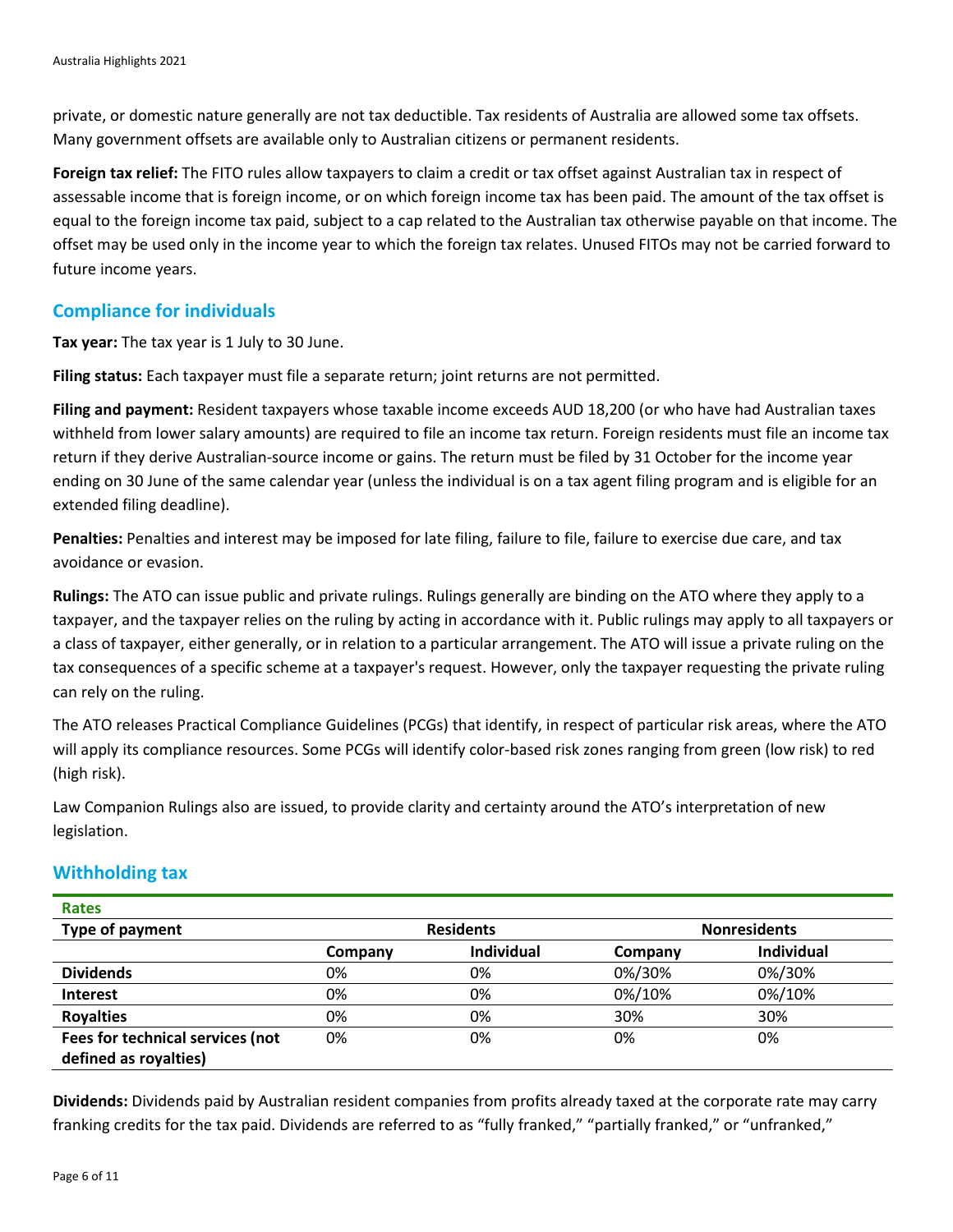depending on the extent to which a company has chosen to use its franking credits. Dividends paid to a resident company or individual are not subject to withholding tax. To the extent distributions to foreign residents are unfranked distributions, they are subject to withholding tax at the statutory rate of 30%, which may be reduced under a tax treaty. Franked distributions are not subject to withholding tax. Under Australia's conduit foreign income rules, certain foreignsource income derived by an Australian resident company can be distributed to foreign resident shareholders free of dividend withholding.

**Interest:** Interest paid by an Australian resident to an Australian resident company or individual is not subject to withholding tax if a tax reference number is provided. Interest paid to a foreign resident generally is subject to a 10% withholding tax. There are some exemptions, including for certain publicly offered debentures, and limited nondebenture debt interests. An interest withholding tax exemption applies for interest paid to unrelated foreign financial institutions, or government bodies under specific tax treaties.

**Royalties:** Royalties paid by an Australian resident to an Australian resident company or individual are not subject to withholding tax. Royalties paid to a nonresident are subject to a withholding tax of 30%, unless the rate is reduced under a tax treaty.

**Fees for technical services:** Australia does not levy withholding tax on payments to residents or nonresidents of technical service fees that fall outside the definition of royalties.

**Branch remittance tax:** There is no branch remittance tax.

**Other:** Fund payments made to foreign residents by an MIT generally are subject to a 15% withholding tax when made to a nonresident in a country that has an EOI agreement with Australia; otherwise, withholding is required at a rate of 30%.

#### **Anti-avoidance rules**

**Transfer pricing:** The transfer pricing rules may apply to any international transaction. The rules do not necessarily require direct ownership between the two transacting parties; "any connection" between the parties is all that is required. The rules apply to international transactions/dealings between separate legal entities, as well as permanent establishments (PEs). The commonly accepted transfer pricing methods in Australia are the comparable uncontrolled price, resale price, cost plus, profit split, and transactional net margin methods, out of which the most appropriate and reliable method should be applied.

The transfer pricing rules apply where a party obtains a "transfer pricing benefit," whether a reduction in income tax or withholding tax. The ATO can disregard the actual conditions and instead apply arm's length conditions.

**Interest deduction limitations:** Interest deductions claimed against Australian assessable income for both foreign controlled Australian investments (inward investors) and Australian entities investing overseas (outward investors) are restricted where an entity's debt exceeds a certain prescribed level. The maximum allowable debt for inward and outward investors generally is determined by applying one of the following tests:

- The safe harbor test, under which the prescribed debt-to-equity ratio broadly is 60% of total assets less nondebt liabilities and certain related party investments/receivables, as disclosed in the accounts. A separate test applies for financial institutions;
- The arm's length debt test, under which the prescribed level of debt is the maximum amount of debt the entity reasonably could have borrowed from commercial lending institutions; or
- Separate worldwide gearing tests that are available to inward and outward investors.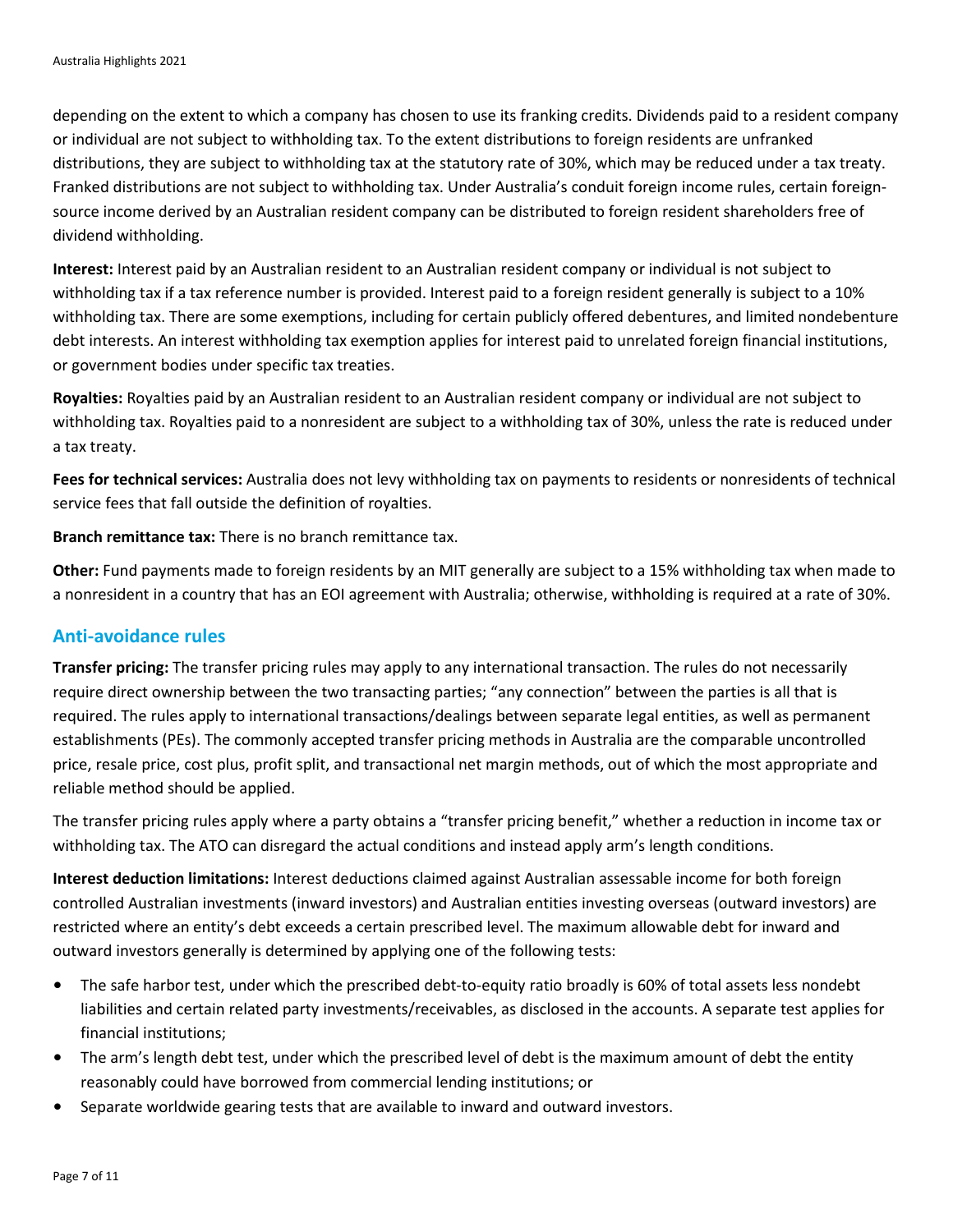The rules apply to total debt, rather than just related party foreign debt, and cover Australian multinational companies, as well as foreign multinational investors. Taxpayers that, together with their associates, have interest deductions of less than AUD 2 million per annum, and outward investing entities with 90% or more of their total average value of assets consisting of Australian assets, are exempt from the rules.

**Controlled foreign companies:** A foreign company is a CFC where either (i) five or fewer Australian residents hold 50% or more of the company, (ii) (subject to additional considerations) a single Australian entity holds no less than 40% of the company, or (iii) five or fewer Australian entities (including associates) effectively control the company. Where the CFC rules apply, the Australian shareholder (attributable taxpayer) includes in its assessable income its share of the CFC's attributable income.

**Hybrids:** Australia has introduced hybrid mismatch rules based on action 2 of the OECD/G20 Base Erosion and Profit Shifting (BEPS) project. The rules generally have effect for Australian tax years starting on or after 1 January 2019, with limited deferral to 1 January 2020 for some imported hybrid mismatches. In addition, and going beyond the BEPS action 2 recommendations, a "targeted integrity rule" can deny a deduction in Australia for interest on intragroup financing arrangements (with no hybrid element) where the interest income is subject to foreign tax at a rate of 10% or less.

**Economic substance requirements:** Economic substance is relevant in connection with specific anti-avoidance rules, including the Multinational Anti-Avoidance Law (MAAL), and the diverted profits tax (DPT) (see "Other," below).

**Disclosure requirements:** All taxpayers in Australia must maintain adequate records to document their tax affairs, including transfer pricing. Contemporaneous transfer pricing documentation is a prerequisite to having a reasonably arguable position for penalty mitigation purposes.

Australian taxpayers are required in certain circumstances to file an International Dealings Schedule (IDS) with their annual income tax return. The IDS requests various details in respect of a taxpayer's cross-border related party dealings, including specific disclosures in relation to areas that the ATO considers high risk (i.e., certain types of transactions and dealings with related parties in favorable tax jurisdictions). The IDS also requires disclosure of information related to the application of the CFC and thin capitalization rules (see above).

In addition, country-by-country (CbC) reporting entities (a subgroup of SGEs, broadly, entities that are members of groups with annual global income of at least AUD 1 billion) must provide additional information to the ATO as part of Australia's CbC transfer pricing reporting requirements. Three annual statements (a CbC report, a master file, and a local file) must be filed with the ATO in the approved form within 12 months of the end of the income year; however, an exemption may be granted in certain circumstances.

The ATO requires most economic groups with turnover in excess of AUD 250 million to file a Reportable Tax Position (RTP) Schedule with their tax returns.

A Voluntary Tax Transparency Code encourages the disclosure of additional tax and related information by businesses with at least AUD 100 million of turnover.

A CbC reporting entity also is required to file general purpose financial statements with the ATO in certain circumstances.

**Exit tax:** Where a taxpayer (including individuals and corporates) ceases to be a resident of Australia, the taxpayer generally is taken to have disposed of their assets for CGT purposes. The exit tax rules do not apply to "taxable Australian property," such as Australian real property, that remains subject to Australian tax in the hands of a nonresident.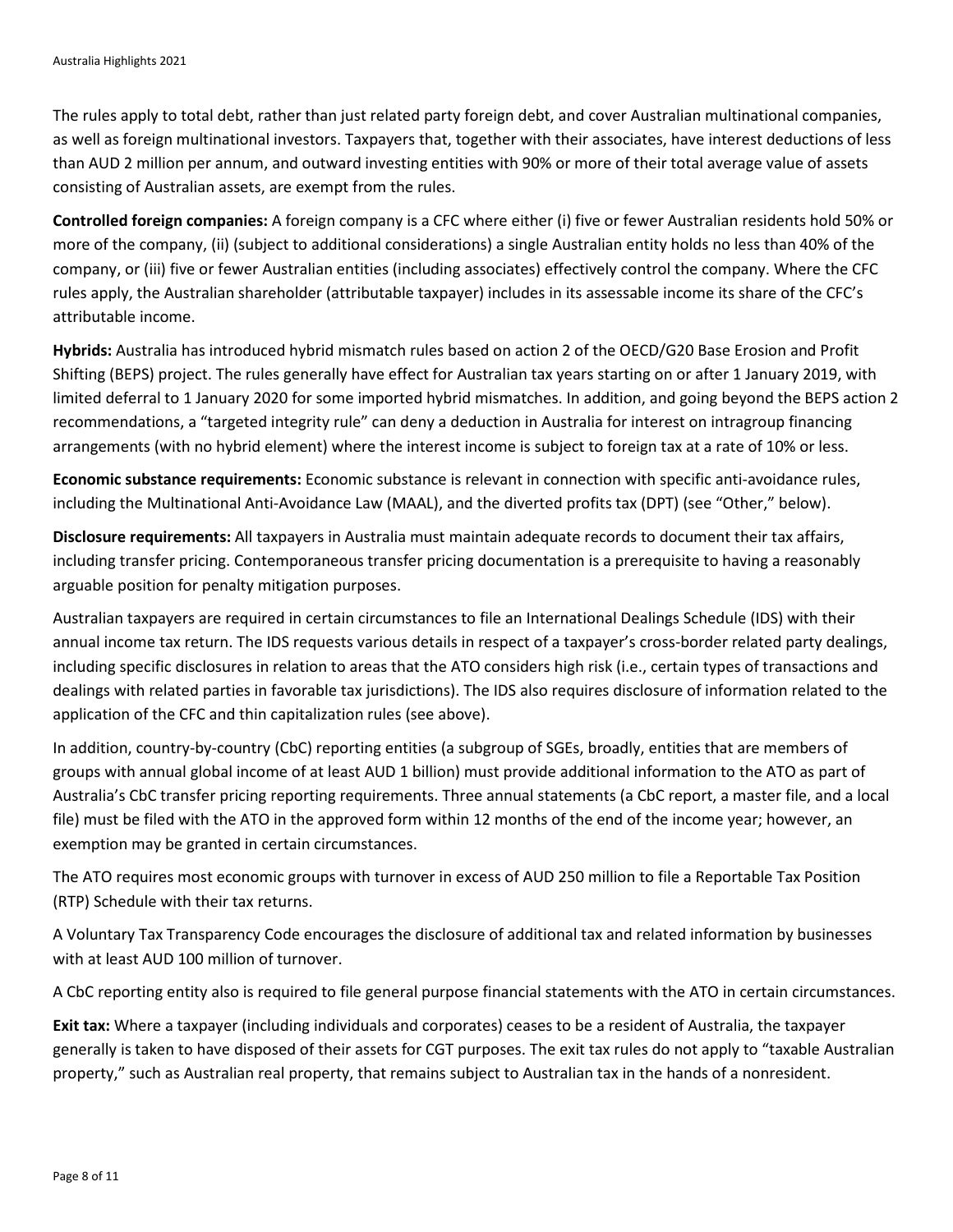**General anti-avoidance rule:** Australia operates a general anti-avoidance rule (GAAR) that supplements other specific anti-avoidance rules. The GAAR is a provision of last resort, and can be applied by the tax authorities where there is a scheme, the sole or dominant purpose of which is to obtain a tax benefit.

**Other:** The MAAL targets the avoidance of PE status in Australia by foreign entities. Broadly, the MAAL applies to SGEs where a foreign entity supplies goods or services to Australian customers, an Australian affiliate performs activities in Australia directly in connection with those supplies, and there is a relevant "principal purpose" to obtain a relevant tax advantage.

DPT at 40% applies to SGEs, on profits transferred offshore through related party transactions (the "diverted profit"). Cross-border related-party transactions where the diverted profit is subject to foreign tax paid of less than 24% potentially are within the scope of the DPT; the foreign tax test for this purpose is based on foreign tax paid, not the headline rate.

Broadly, the DPT can apply in certain circumstances where a tax benefit is obtained in connection with a scheme, and it can be concluded that the scheme, or any part of it, was entered into for the principal purpose of enabling a tax benefit to be obtained. There are limited carve-outs for nonapplication of the DPT. One such exemption is the "sufficient economic substance" test that examines whether the profit of each relevant entity reasonably reflects the economic substance.

#### **Goods and services tax**

| <b>Rates</b><br>.     |     |
|-----------------------|-----|
| Stand.<br><b>rate</b> | 10% |

**Taxable transactions:** The Goods and Services Tax (GST) is a transaction-based, value added tax on the inputs and outputs of an entity's business activities. GST is charged at each step in the supply chain, with GST-registered entities including GST in the price of "taxable" goods and services they supply. There are other types of supply to which GST does not apply, and is not included in the price; these include "input taxed" supplies, such as financial supplies, and "GST-free" supplies, such as the sale of going concerns, and exports of goods and services. Generally, entities that are registered for GST purposes can claim a credit for the GST paid on the inputs acquired for use in their enterprise. However, entities making input taxed supplies generally are unable to claim such credits, unless one of several concession measures applies. The GST applies on an extra-territorial basis in certain circumstances, and may require businesses supplying services and digital products to Australian consumers from offshore, and businesses supplying low value goods (AUD 1,000 or less) imported by consumers into Australia, to become registered, and collect and remit GST on those supplies.

#### **Rates:** The GST rate is 10%.

**Registration:** An entity that carries on an enterprise must register for GST if its annual turnover is at or above the registration turnover threshold. The current threshold is AUD 150,000 per year for not-for-profit entities, and AUD 75,000 per year for all other entities. However, an entity that carries on an enterprise may choose to register even if its turnover is below the registration turnover threshold. A nonresident entity carrying on an enterprise whose turnover is below the turnover threshold can choose to register for GST to recover the GST it pays on its inputs.

**Filing and payment:** Each GST-registered entity must account for its GST obligations on a Business Activity Statement (BAS) at the end of each tax period. Entities with an annual turnover of AUD 20 million or more must file a monthly BAS. In general, entities with an annual turnover below AUD 20 million can choose to file a monthly or a quarterly BAS.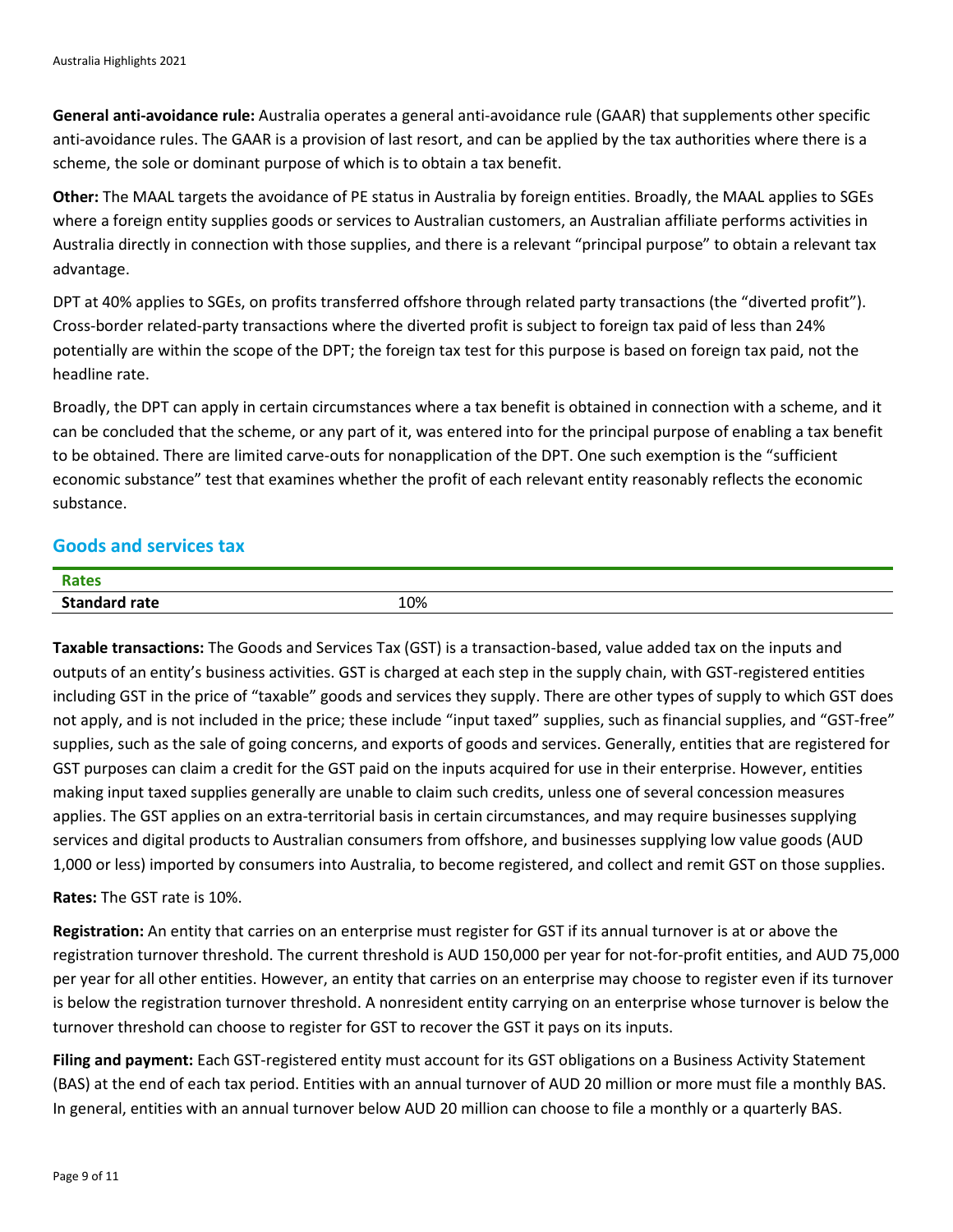Small businesses voluntarily registered for GST are allowed to report and pay GST annually rather than quarterly, to help reduce compliance costs.

#### **Other taxes on corporations and individuals**

Unless otherwise stated, the taxes in this section apply both to companies and individuals and are imposed at the national level.

**Social security contributions:** Employers are required to contribute to a complying Australian superannuation fund or retirement savings account on behalf of their employees, at a rate of 9.5% of the employee's "ordinary time earnings," up to a maximum earnings base of AUD 57,090 per quarter in 2020/21. Exemptions from the superannuation requirement apply in limited circumstances.

In addition to income tax, most individual Australian resident taxpayers are subject to a 2% levy on taxable income to fund Medicare (a universal health program that provides basic medical and hospital care free of charge), and Disability Care. Relief is available to low-income taxpayers. Certain individuals on temporary visas are ineligible for Medicare benefits, and may apply to the Minister of Health for a certificate of exemption.

A further Medicare levy surcharge (up to 1.5%) may be imposed on individual taxpayers whose taxable income exceeds a certain threshold only if they do not hold appropriate private hospital insurance.

**Payroll tax:** Payroll tax is levied on employers by the states and territories, with the amount predominantly based on salaries, wages, and benefits paid to employees. Rates vary between regions and may be up to 6.85%. Depending on the region, COVID-19 related waiver, deferral, exemption, or rebate measures may apply to payroll tax liabilities arising in 2021.

**Capital duty:** Australia does not impose capital duty.

**Real property tax:** See under "Stamp duty, below" for property transfers. Land tax also is levied annually, by all but one of the states and territories on land owners with land in the state or territory unless an exemption applies (e.g., principal place of residence exemption). Rates of up to 2.75% apply, depending on the jurisdiction. In some states, a land tax surcharge at rates of up to 2% may be applied to foreign or absentee owners. Residential dwellings that are vacant for more than six months in a year also may attract an annual vacancy fee and/or vacant residential land tax. Depending on the region, COVID-19 related waiver and/or deferral measures may apply to certain land tax liabilities arising in 2021.

Land owners also are required to pay local government rates to the municipal council in which real property is located, calculated on the basis of the property's value.

**Transfer tax:** See under "Stamp duty," below.

**Stamp duty:** The states and territories impose stamp duty at rates of up to 5.95% on the transfer of real (tangible) property and some other business (intangible) property. Rates vary depending on the state/territory and value of property transferred. Stamp duty also is imposed on the indirect transfer of real property held by certain companies and unit trusts, at rates of up to 5.95%. In some states, extra stamp duty may be imposed by way of a surcharge (for foreign buyers of residential property) and/or premium duty rates (for high value residential property). Depending on the region, COVID-19 related stamp duty relief may apply to certain transfers of real property in 2021.

**Net wealth/worth tax:** Australia does not impose a net wealth tax or a net worth tax.

**Inheritance/estate tax:** Australia does not impose inheritance tax or estate tax.